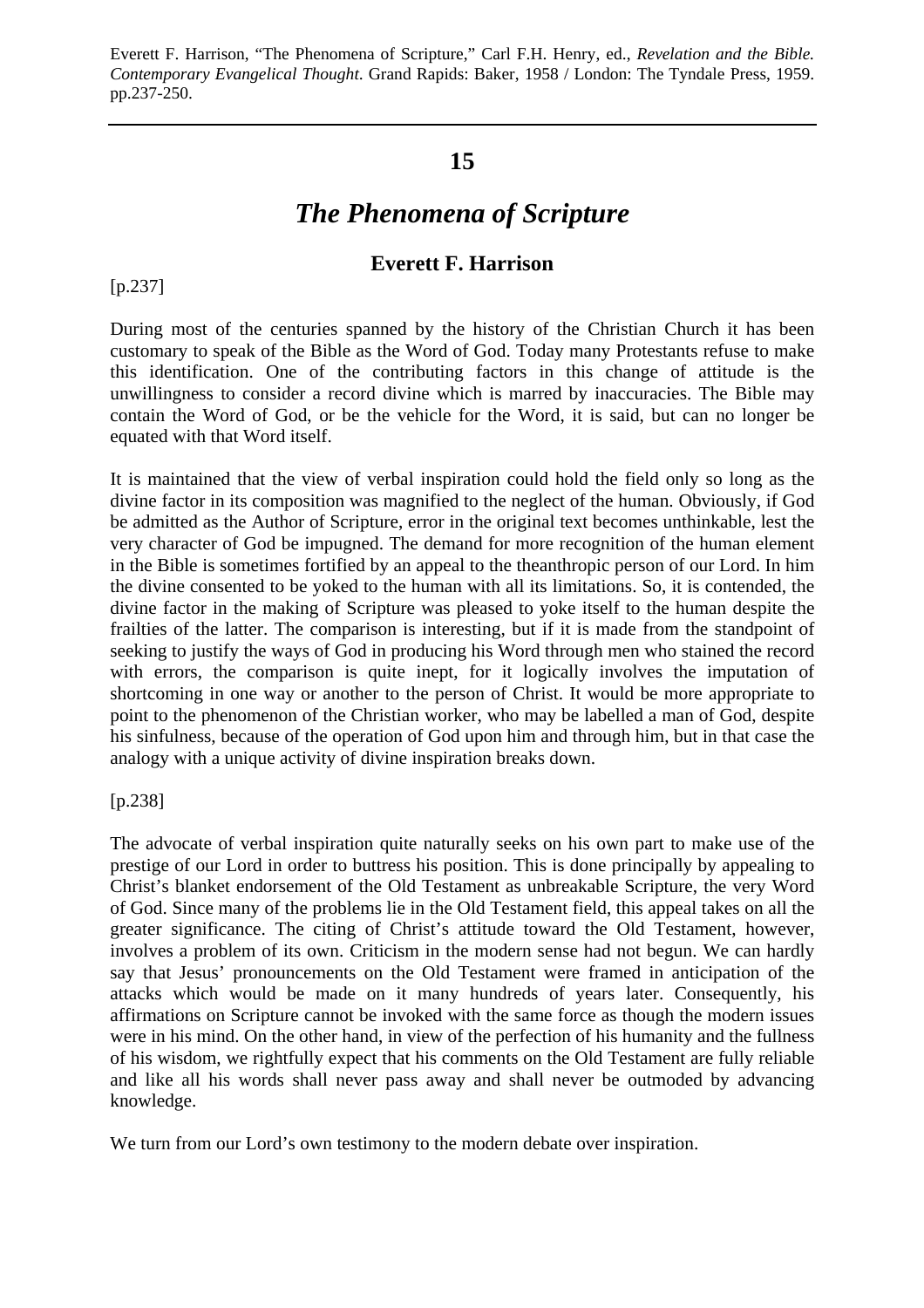Most writers seem agreed that the modern formulation of the doctrine of verbal inspiration belongs not to the Reformers but to the dogmaticians who succeeded them. But certain statements in Luther are quite harmonious with the rigid position of his successors. More recent evangelicals have outlined the requirements of the doctrine of verbal inspiration in somewhat diverse ways. A. A. Hodge and B. B. Warfield, in a joint article, affirmed that, "A proved error in Scripture contradicts not only our doctrine, but the Scripture claims, and therefore its inspiration, in making those claims" (*Presbyterian Review*, Vol. II, p. 245). Francis L. Patton, on the other hand, declared, "It is a hazardous thing to say that being inspired the Bible must be free from error; for then the discovery of a single error would destroy its inspiration. Nor have we any right to substitute the word 'inerrancy' for 'inspiration' in our discussion of the Bible unless we are prepared to show from the teaching of the Bible that inspiration means inerrancy—and that, I think, would be a difficult thing to do" (*Fundamental Christianity*, pp. t63 f.). One must grant that the Bible itself, in advancing its own claim of inspiration, says nothing precise about its inerrancy. This remains a conclusion to which devout minds have come because of the divine character of Scripture. If a person has become convinced by the study of the Word that its majesty and perfection can only be accounted for on the basis that the text was free from error as originally given, such a person ought not to be charged with intellectual dishonesty if he refuses to let perplexing problems in the sacred record move him from this solid conviction. He may feel bound to seek explanation for the problems, and perhaps be dissatisfied with the explanations he receives, yet he continues to rest in his conviction, lest the abandonment of his position mean the forsaking of Scripture as the Word of God.

It is quite possible that one who stands firm in the belief that the Bible,

[p.239]

being God's Word, must be free from error, may count it presumptuous to investigate the tension points very closely. He fears being drawn into the role of a critic of the Word of God instead of being submissive to its pronouncements. He does not deny the function of criticism in a theoretical sense, but practically he is hesitant to employ critical methods in the effort to determine whether or not mistakes do occur. One who follows Dr. Patton's lead is liable to admit the legitimacy of critical investigation but may not care to permit himself to go very far lest the vindication of his own principle of liberty of investigation should turn up difficulties which might embarrass him in continuing to hold a high view of Scripture. Consequently, it has been left largely to so-called liberals to expose and press the problems. It would seem that the only healthy attitude for conservatives is to welcome criticism and be willing to join in it. No view of Scripture can indefinitely be sustained if it runs counter to the facts. That the Bible claims inspiration is patent. The problem is to define the nature of that inspiration in the light of the phenomena contained therein.

Let no one imagine it is an easy task. Can we expect agreement, for example, on what constitutes error? The scientific age in which we live has put a premium upon precise accuracy. Must we impose our standard on an ancient Book? We think we know what truth is. The chances are we are thinking in Hellenistic terms, identifying truth with what corresponds to reality. But the writers of Scripture were not as greatly influenced by this conception of truth as by the Hebrew conception which identifies as truth what corresponds to the nature and purpose of God. Sin is truth if the one standard is applied, for sin is certainly real. But it cannot be truth in the higher sense of being in accord with the nature and purpose of God. The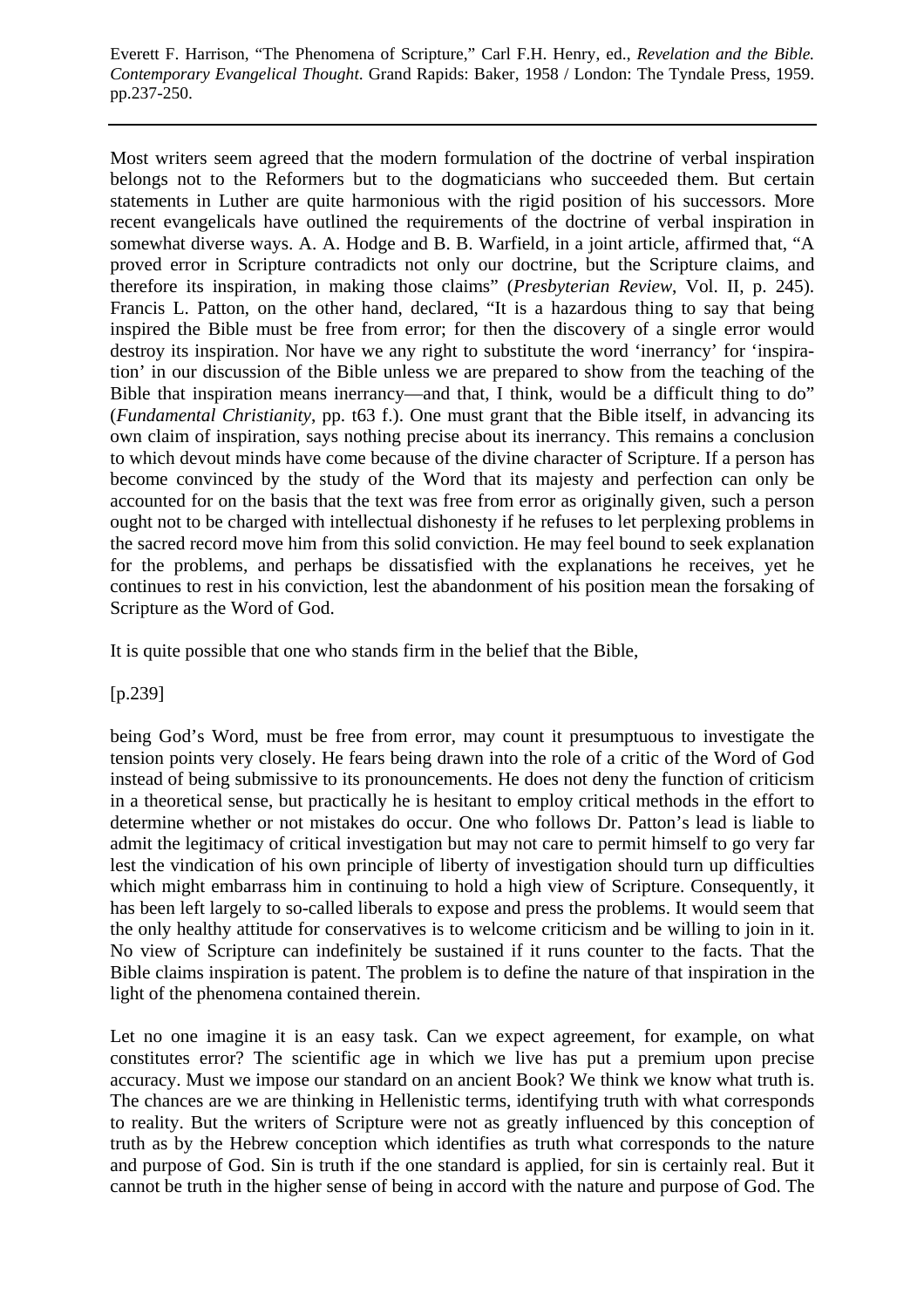annalistic accounts of the kings of Judah found in the books of Kings take us into the realm of history as ordinarily understood. Here the customary standard of truth may fairly be applied. But in Chronicles the same period is presented from quite a different standpoint. The concept of God's covenant mercy mediated through David and his house dominates the treatment of the history. It is more internal than external. How can we say that one is more true than the other?

## **I. THE TEXT OF SCRIPTURE**

Are we justified in appealing from our present text to supposedly infallible originals? Such a procedure is sometimes ridiculed on the ground that no one living has ever seen such infallible originals. True enough. But as Dr. Carl Henry once observed, no one has seen the fallible originals either. The one is as much a presupposition as the other.

But is inspiration not jeopardized by uncertainties about the proper reading to be followed in some passages? When it is alleged that there are thousands of variant readings, this situation can be made to sound well-nigh

[p.240]

hopeless. Differences in the several English versions which have succeeded one another during the last 350 years reflect changes made in the Greek text by modern editors on the basis of manuscript discovery. But an elementary fact remains. There is a text of Scripture. The Bible is not an undefined literature which has attained its form by some hit-or-miss process, and which ought now to be completely remade by admitting a flood of variant readings. The vast bulk of the Word of God is not affected by variations of text at all. Many of the variants concern differences in spelling only. Others can be readily accounted for as scribal embellishment. It is true that as the wealth of materials increases, the task of certifying the proper reading in a given instance may be made more difficult. Yet, despite all this, comparatively little alteration in the text may be looked for in days to come.

The real problem for textual criticism lies in the difficulty of working back to the autographs. The pre-Massoretic period in the transmission of the text of the Old Testament and the first hundred years of the history of the New Testament text are the sore spots. The Dead Sea Scrolls of Old Testament books present examples of proto-Massoretic text, proto-Septuagint, and others which do not conform to either type. Perhaps still more ancient texts will some day come to light to aid the process of certifying the wording of Scripture. Meanwhile, we must rest in the fact that whereas copying has created some uncertainties, the great bulk of the Bible remains unchallenged and its spiritual message shines through to the reader undimmed.

## **II. CHRONOLOGY**

Since the Biblical faith is rooted in the conviction of the activity of God in human history, events gain significance both in themselves and in relation to one another. Therefore the Bible is concerned with chronology. This is a difficult field, even for the specialist, so that agreement has not been attained on all points. But a good example of progress is the work of Edwin R. Thiele on the period of the divided kingdom (*The Mysterious Numbers of the Hebrew Kings*, 1951). He summarizes his findings as follows: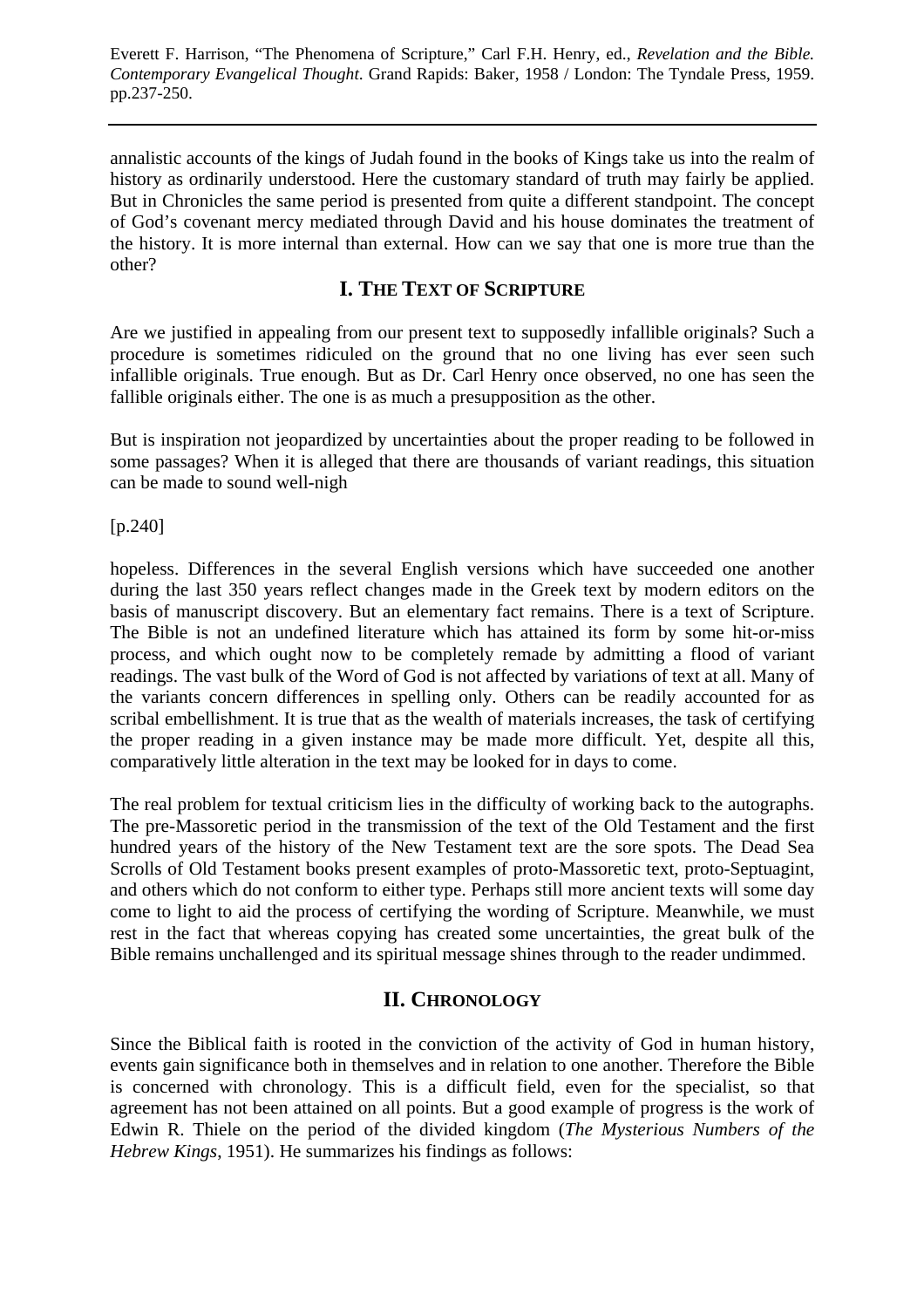When we once accept the premise of an original reckoning of reigns in Israel according to the nonaccession-year system with a later shift to the accession-year method; of the early use in Judah of accession-year reckoning, a shift to the nonaccession-year system, and then a return to the original accession-year method; when we begin the regnal year in Israel with Nisan and with Tishri in Judah; when we take into consideration the existence of a number of coregencies; and when we recognize that at some late date long after the original records of the kings had been set in order and when the true arrangement of the reigns had been forgotten—certain synchronisms in II Kings 17 and i8 were introduced by some late hand strangely out of harmony with the original pattern of reigns—when all this is understood, we have shown that it becomes possible to set forth an arrangement of reigns for the Hebrew kings in which we

[p.241]

find both internal harmony and agreement with the facts of contemporary history (p. 268).

The findings of this scholar have been widely accepted, and should give encouragement for further progress in other areas of chronological difficulty.

#### **III. NUMBERS**

Are the figures given in the Biblical narrative trustworthy? To begin with, it should readily be granted that some numbers are not intended to be exact. For example, a clan in Israel was called a thousand. This is an arbitrary figure, and it is highly unlikely that it was anything more than an ideal figure—like a regiment which is often not up to full strength.

One of the complaints lodged against the Biblical narrative is that numbers are often exaggerated. For example, it is doubted that the children of Israel could have increased in Egypt to the point that they were a nation to be reckoned with, 600,000 men, besides women and children (Ex. 12:37). It is pointed out that the repressive measures of the Egyptians would have prevented any such increase. But the Scripture attests the futility of the effort to check the growth of the male population (Ex. 1:18) and expressly informs us that the more the children of Israel were oppressed the more they multiplied (Ex. 1:12). It was the enormous growth of the people which caused alarm among the Egyptians and led to harsh treatment (Ex. 1:7-11). If it be insisted that such a large number of people could not have survived the rigors of life in the wilderness, one can agree. The Bible does not assert that Israel maintained itself in the wilderness. Apart from God's supernatural care the sojourn there would have been impossible. If one cannot accept the miraculous he will naturally quibble at the numbers.

Another tension point is the population figures given for the towns captured by Israel at the conquest. The *tels* of these places, as they are examined today by archaeologists, are small and apparently quite incapable of containing such large numbers as the records assign to them. The problem is real. One factor in a possible solution is the fact that such population figures as 12,000 for Ai must surely have included the people who ordinarily dwelt outside the city and carried on agriculture in the surrounding country. They would rally to the city in time of siege.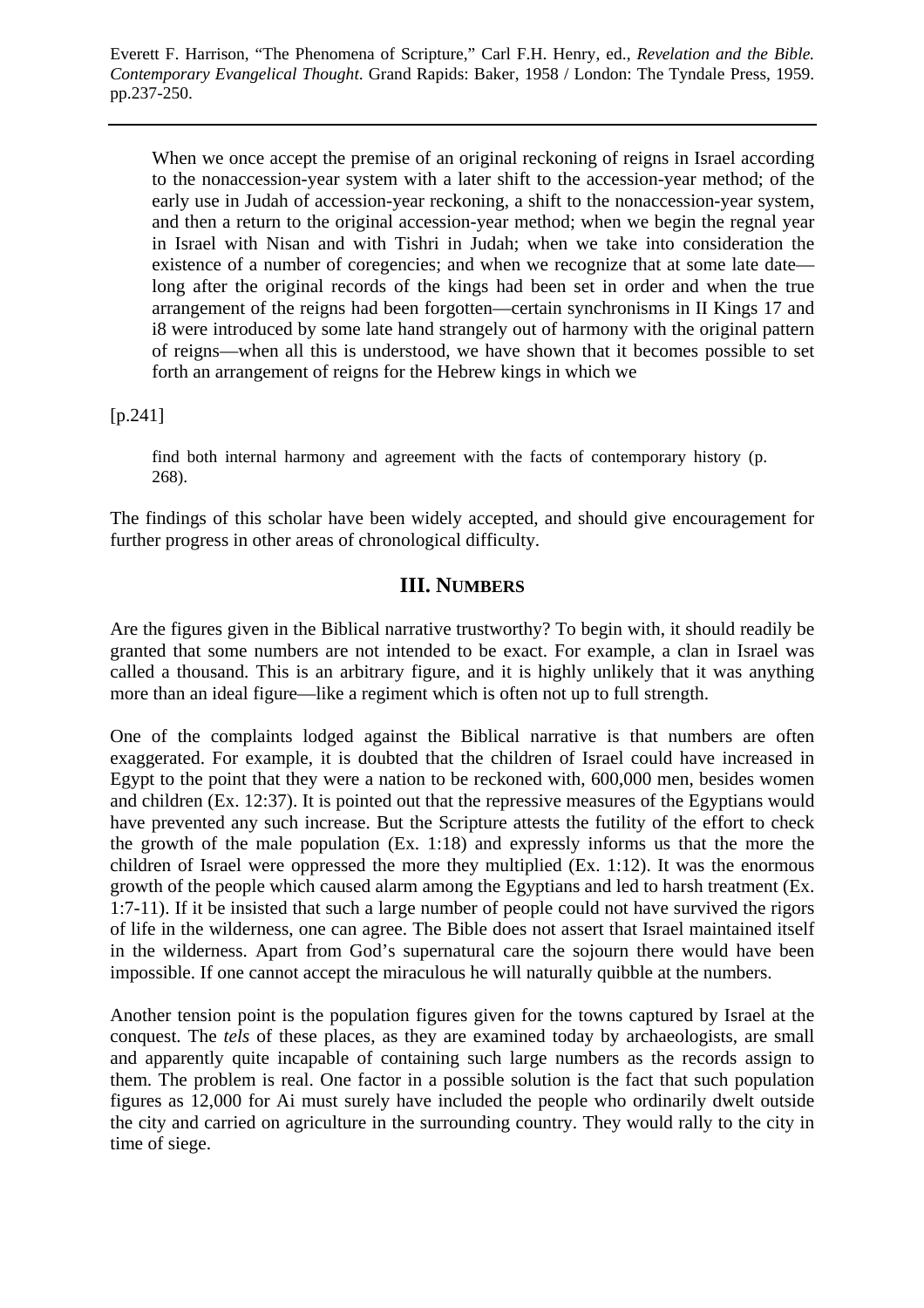More perplexing is the conflict in figures found in parallel passages of the same event. Professor H. P. Smith prepared a list of these (*Inspiration and Inerrancy*, pp. 250 f.). For example, it is stated in II Samuel 10:18 that David destroyed of the Syrians 700 chariots. In I Chronicles 19:18 the number is put at 7,000. Dr. Smith proposes that the Chronicler was desirous of enhancing the glory of Israel's golden age, which now lay in the past, and he did this by altering the figures. If so, it is strange that II Chronicles 9:25 should state that Solomon had 4,000 stalls for horses and chariots, whereas the earlier annalistic record of I Kings 4:26 states that he had 40,000 stalls.

[p.242]

 $\overline{a}$ 

The pattern is not consistent. Some have thought that abbreviations were used for figures and that these were sometimes misconstrued by those who used the texts at a later time. No explanation that has been given is entirely satisfactory. Here one must simply confess to having insufficient data for a judgment. It is amusing to note that Dr. Smith's figures do not jibe with the text in the case of II Samuel 10:6, for he lists the men of Tob as 1,200, whereas the text has 12,000—an unwitting lesson to all of us about the difficulty of transcribing numbers precisely.

#### **IV. THE GOSPELS**

All will agree that the records of our Lord's life and ministry are central to the whole gamut of Scripture. But not all agree that they are trustworthy accounts, in which case they cannot have been inspired of God. One of the most devastating lines of criticism used to question the record is the contention that the tradition has been so thoroughly shaped by the viewpoint and needs of the early Church that we are practically without any reliable means for forming a truly historical picture of what transpired in the life and labors of Christ. This is one of the fruits of an extreme application of the form-criticism method. Granting that the interest of the Church may have been greater in some things that pertained to the tradition than others, because of the bearing on its own situation, this does not mean that the Church altered the tradition. Selection does not mean perversion. The tradition was grounded on the testimony of witnesses, men who had companied with Christ. It would be utterly inconsistent with such witness to alter the tradition, especially when many of these witnesses were still alive and active in the leadership of the Church. The tradition in written form, preserved in the Gospel records, cannot successfully be opposed to the oral tradition which preceded it, as though the tradition had lost its reliability by the time it was inscripturated. The only reason for putting the tradition into written form was to preserve that which had been the oral teaching of the Church from the time of its inception.

The first three Gospels possess certain marked similarities, having considerable material in common and looking at our Lord's ministry from essentially the same perspective. They are therefore called Synoptic Gospels. It is widely agreed today that these accounts make use of sources, whether written or oral or both. Mark is viewed as the basic account, for Matthew and Luke appear to have made liberal use of his narrative.<sup>1</sup> In addition, they utilized other sources. Attempts have been made to show that even Mark is composed from previously

<sup>&</sup>lt;sup>1</sup> For the contrary view questioning the primacy of Mark and supporting the traditional priority of Matthew, see John H. Ludlum Jr.'s two articles on "New Light on the Synoptic Problem" in *Christianity Today*, Nov. 10 and No. 24, 1958.—ED.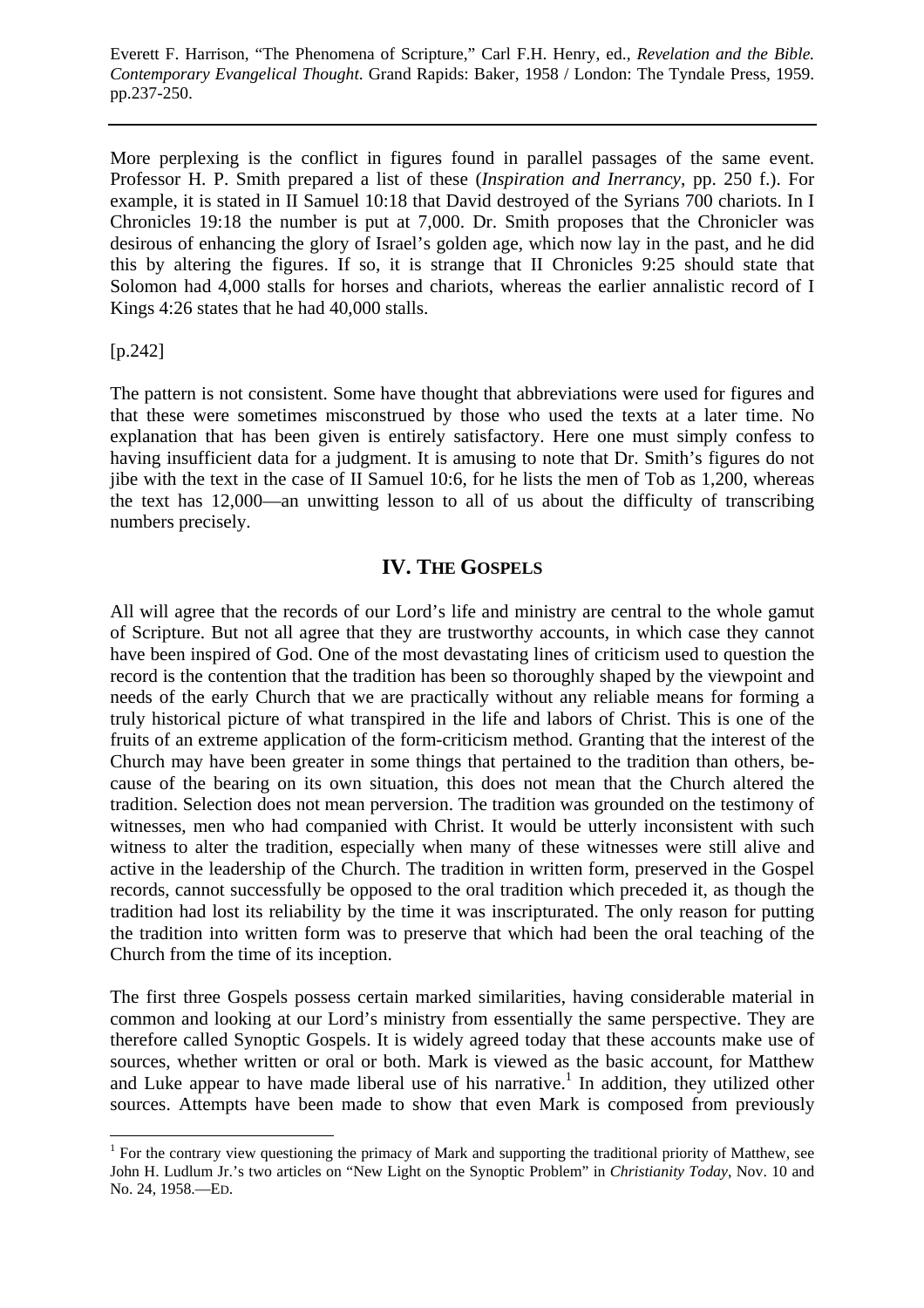existing sources. All this sounds unbecoming to the notion of inspiration. What room is left for divine action? A moment's

[p.243]

reflection, however, will shed a different light on the situation. The Old Testament which was so heartily endorsed by Christ and so reverently held by the early Church to be the Word of God had already been constructed in part along similar lines, for the use of sources is often indicated throughout the historical books. We have no reason, therefore, to raise any a priori objection to this methodology in the composition of the Gospels.

If the Gospel writers imply their dependence upon one another's work by the similarity of the wording in many places, yes, even identity of wording, they also reveal something of their own reason for writing by the variations of their narrative when touching the same material. They have a special aspect of Christ which they wish to magnify. Or they have in mind a certain type of reader. So, for example, we may instance Luke's words in reporting the cries of the crowd at the triumphal entry of Christ—"Glory in the highest," instead of "Hosanna in the highest" as in the other Gospels. Luke knew that his Gentile readers would be unfamiliar with the word Hosanna, so he did his best to express its meaning in a way which would be intelligible.

Verbal alteration is not an isolated feature, for it occurs also in the parallel accounts of the Old Testament. It is present too in many of the quotations made by New Testament writers from the Old Testament. The more one emphasizes the alterations in the wording of the quotations, the more impossible it becomes to explain these deviations on the basis of carelessness or errancy. Schoolboys could do a better job of mere transcribing than the New Testament writers have sometimes done. It becomes necessary to suppose that a divine power was present in them, leading them in the interest of fulfillment and application to use language which differed at times from that of their Old Testament exemplars.

If the Gospel writers had been interested in presenting records which would meet the test of verbal agreement, they would certainly have labored to harmonize their accounts. There is nothing superficial or flippant about these accounts. Clearly they were written with all soberness and in the consciousness of handling truth. But that truth was capable of multiform expression which gained its unity from its great Subject and from its Author, the Spirit of Truth.

Verbal contradictions do occur in the Gospels. One of the most famous is the "staff" passage which recounts Jesus' directions to the disciples governing their preparation for the preaching tour they were about to undertake. According to Mark 6:8 a staff was permissible, whereas bread, pouch, and copper coins for the girdle were ruled out. The parallel passages in Matthew 10:9 and Luke 9:3 differ in that they include a prohibition of staff as well. Are we to take the common sense approach and say that staff and sandals (which the Markan account also allows) were necessary items, whereas bread and pouch and copper coin contained occasions of temptation to provide for oneself and even store up a supply in advance? If so, then the

[p.244]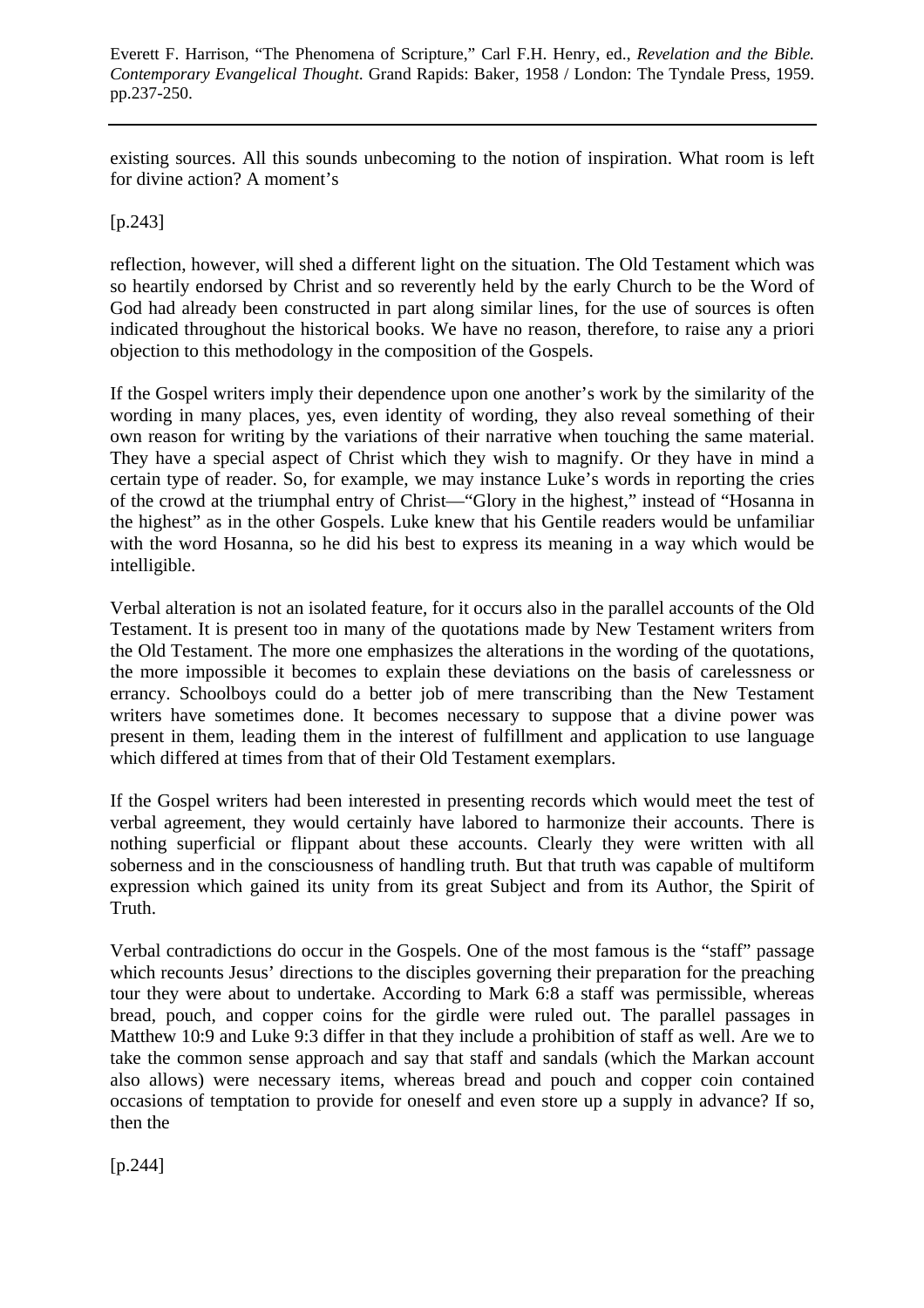other accounts may represent what Swete calls "an early exaggeration of the sternness of the command." Or are we entitled to think that the more sweeping demands of Jesus in the Matthew and Luke accounts better suit the spirit of the narrative, with its note of urgency and complete dependence on God? It is odd that these two should agree together against Mark. Perhaps the text of Mark originally read as they do and it was altered at a very early date. Speculation cannot do much to resolve the riddle. Whatever be the explanation, this sort of thing is rare in the Gospels, for ordinarily they flow along together with only minor changes in terminology which do not materially affect the meaning.

Sometimes one Gospel appears to add to another something which alters the sense. In the report of the Sermon on the Mount, Luke has "Blessed are ye poor," whereas Matthew has "Blessed are the poor in spirit." We need not suppose that Matthew had Luke's text before him and consciously added to it. The saying, as it circulated in the tradition, probably had the form Luke gives it. Matthew's terminology is something of an interpretation which is also in the nature of a safeguard against a misunderstanding of the purport of Jesus' saying. Poverty is not in itself a blessing nor does it by itself convey a spiritual benefit. But redemption history reveals the truth that the poor are apt to be those who, though oppressed by their fellows, commit their case to the Lord and trust in him to vindicate them. They may even have become poor because their piety made them a target of ungodly and unscrupulous men who knew they would not use worldly methods to defend themselves. We should ask ourselves whether it would have been better for Matthew to leave the words of Jesus in the bald form found in the tradition, or whether the addition is not justified both in the mind of Christ and in the verdict of history. There does not appear to be any antecedent reason why interpretation, which is so prominent a part of the epistles of the New Testament where they touch the person and work of Christ, should not also find a place in the records of his life and work which the Gospels afford us. Particularly is this so when it is recalled that the epistles, in greater part at least, preceded the Gospels in order of composition. Their influence on the Gospels in this respect must not be ignored.

No further attention need be given to the factor of verbal differences in parallel accounts, since reason and experience teach us that the same thing can be stated in more than one way without loss of accuracy. Were the accounts slavishly similar, suspicion would be engendered that they had been made to agree out of an ulterior motive to furnish an appearance of harmony which the facts did not warrant.

A question may properly be raised about passages which stand in only one Gospel. This problem does not concern Mark, for practically all of his record reappears in some fashion in Matthew or Luke. But in the latter two Gospels we find not only individual sayings but whole blocks of material which are peculiar to the Gospel concerned. A very radical approach to the

#### [p.245]

problem might conclude that because these items are not found in the basic Gospel of Mark, they are therefore to be suspected as alien to the original tradition. But on what basis can we judge that Mark is the sum total of legitimate early tradition? The words and deeds of Jesus were far bulkier than any of our Gospels or all of them put together. So, for example, the saying of Jesus in Matthew 16 about the Church has no counterpart in the other Gospels, but it can easily be defended as an authentic saying of Jesus rather than something read back into the tradition from a later time to justify the Church's existence and Peter's prominence in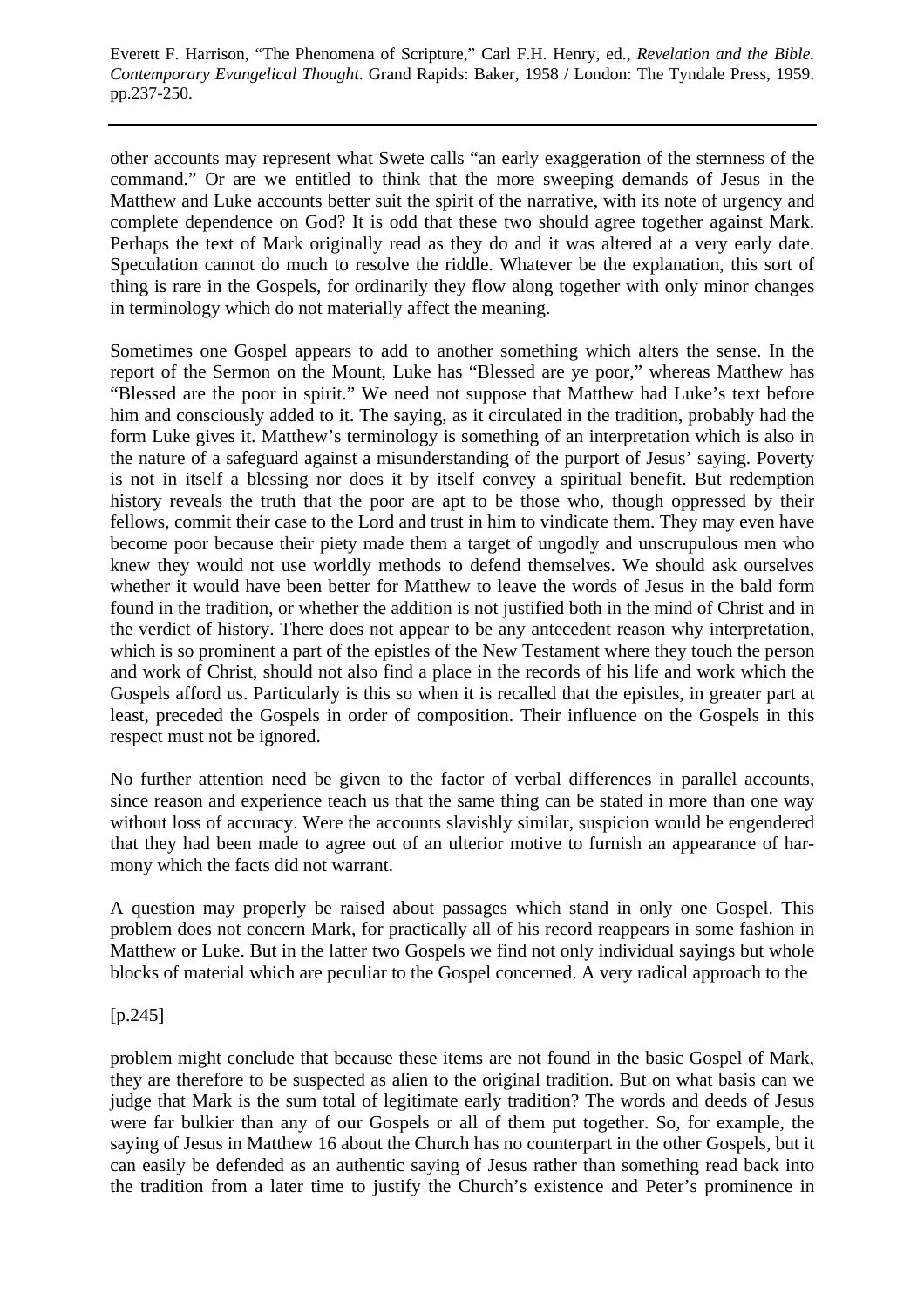relation to it. As R. Newton Flew observes, "The Semitic colouring of these verses is unmistakable. The opening beatitude, the designation of Simon by his father's name, the Rabbinic expression of 'binding and loosing,' the eschatological struggle with the powers of the underworld—all these are indications of a primitive origin for the whole paragraph" (*Jesus and His Church*, p. 90).

In an inspired record we might expect to find events recounted in exactly the same order in parallel accounts. This is not the case, although the Synoptic Gospels do preserve a broad pattern of agreement in regard to the movements of Jesus as well as his utterances. But there are exceptions, such as the order of events in the Temptation and Jesus' rejection at Nazareth. This latter item is placed almost at the beginning of the Galilean ministry by Luke. Matthew and Mark have it much later. Generally speaking, there is no such thing as an inspired order of narration. As noted above, one may detect a broad chronological pattern unfolding in the Gospels, but it is obvious that within that framework the writers exercised considerable liberty in the placing of individual elements of the story. They can only be held blameworthy in so doing if they have committed themselves to a strict chronological sequence, and this they have not done.

Are the Gospel writers guilty of accretion? Have they added to the basic tradition imaginative or legendary elements, or have they been influenced to color their accounts by intruding material which derives from early Church usage but which is anachronistic for the period of the Gospels? This problem is another aspect of the comparative study of the Synoptics. To begin with we can rule out any suggestion that the tendency to accretion is such an organic thing that we can trace it through the various stages of the tradition. On the contrary, it is a well-known fact that in repeated instances the accounts which Matthew and Luke present are briefer than the account given in Mark, the basic Gospel. Examples are the story of the woman with an issue of blood, the Gerasene demoniac, John the Baptist's imprisonment, the cure of the epileptic boy. The Gospel writers were not afflicted with a mania to enlarge upon what was commonly received.

Matthew is the one chiefly accused of taking liberties with his material. In certain incidents he introduces two men where the parallel accounts have only one, as in the case of the Gerasene demoniac (Matt. 8:28) and the blind man at Jericho (Matt. 20:30). The animal used at the triumphal

#### [p.246]

entry has a foal, which is not mentioned in the other accounts (Matt. 21:2-7). But curiously enough, in the story of the resurrection, Matthew, like Mark, notes only one angel at the tomb, whereas Luke refers to two (the same is true in John's account). It would seem impossible, therefore, to find a pattern of accretion that is consistent. One could properly speak of error here if the texts which specify a single participant made it definite that there was one and only one. This is not the case. The possibility of a plurality can then be granted on principle.

An ecclesiastical interest has been detected by many writers in the case of Matthew's Gospel. It is said that the baptismal formula in connection with the Great Commission, to cite one example, is a reflection of the developed usage of the Church at a later time and cannot be attributed to Jesus himself. This sort of criticism is arbitrary. What is the background for such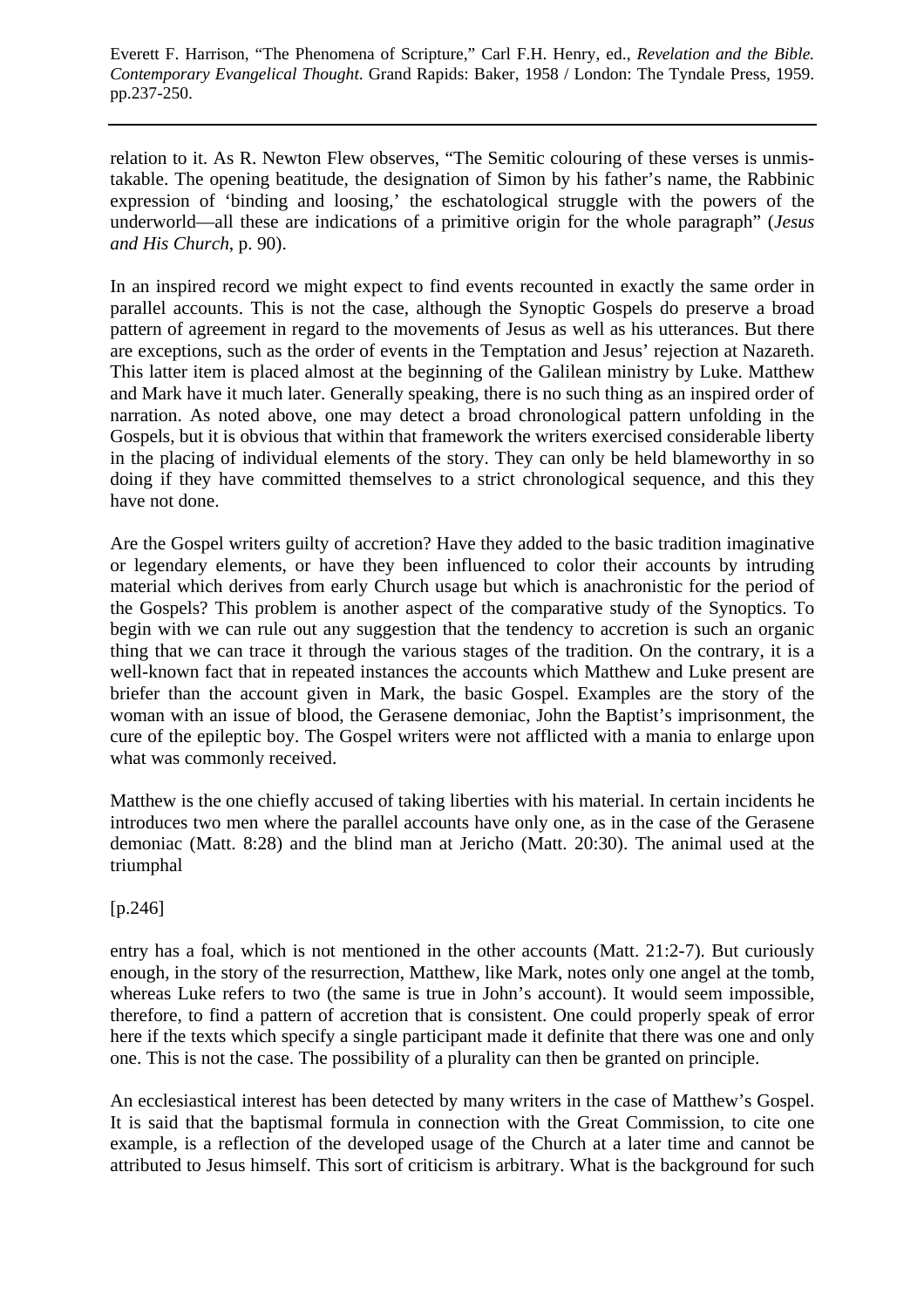a trinitarian statement as is contained in the apostolic benediction (II Cor. 13:4) unless it be the very utterance of Jesus referred to by Matthew?

Luke also is characterized by elements not found in the other Synoptic records. We are not thinking of blocks of material peculiar to his Gospel, but of additions where the narrative is held in common by the Synoptists. One example will suffice, the case of the two malefactors crucified with Jesus. Mark and Matthew are content to narrate the fact of the co-crucifixion. Luke alone tells of their conversation with Christ and with one another, climaxed in the repentance and faith of one of them. As a historian who made inquiry about the events of the life of Christ before setting his hand to writing, Luke must have learned of this development and so included it. We can hardly charge a man of his historical judgment with embroidering a story in order to give it greater human interest.

### **V. THE FOURTH GOSPEL AND THE SYNOPTICS**

John's account of our Lord's ministry follows a path so completely different from the Synoptics that it overlaps in only about ten percent of the material. It makes the ministry longer than the express statements of the other Gospels require, and it locates the scene of Christ's labors preponderantly in Judea rather than in Galilee. Is this historically justified? Since the Gospel materials combined give us only about 30 days of activity, it is evident that the Synoptic tradition is by no means a complete account of our Lord's active ministry. An extensive Judaean ministry is not out of the question. In fact, it is demanded by the Synoptics themselves, for they present the visit to Jerusalem as involving a verdict of death for Jesus as a fact assured in advance. Only John's Gospel gives us the true explanation for this state of affairs, for it indicates that Jerusalem has had its opportunity to evaluate Jesus and that the decision has been negative. Incidentally, the Synoptics in their own way testify to the presence of Jesus in Judea before the final journey. The story of Martha and Mary is only one example of

[p.247]

several which tend to establish his presence in the vicinity of Jerusalem on more than one occasion prior to the closing days.

A striking feature of John's Gospel is the discourse material. Here Jesus makes no use of the typical parabolic medium of the Synoptics. The addresses are mainly occupied with his own person and credentials. Sometimes they become dialogues between himself and his auditors. In many ways they reveal contrast to the discourses in the other Gospels. It is significant that Jewish scholars have experienced less difficulty in receiving these discourses as authentic than many critics of Christian persuasion, for they recognize how closely they parallel Rabbinic examples. Verbatim reporting was not expected on the part of a faithful disciple as he made available the sayings of his esteemed master. This freedom of expression did not necessarily involve unfaithfulness in the fulfillment of his task.

The basic question which keeps emerging even in the Synoptic report of Jesus' Galilean utterances is the person of Jesus in the sense that the very nature of the teaching involved an assumption of authority which was inseparable from the mystery of his being. In John's Gospel this question is more overtly discussed. The very openness of the discussion may be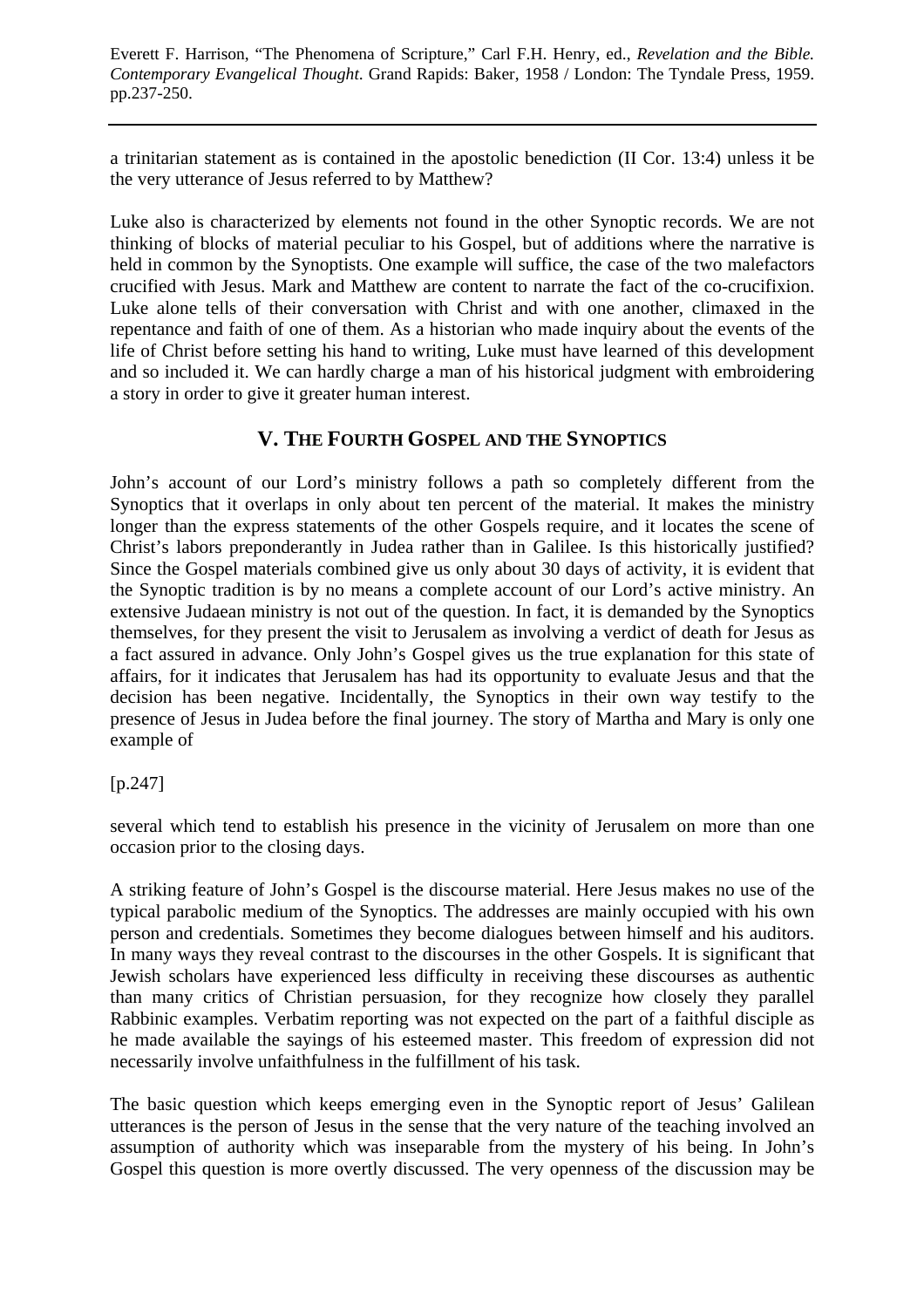explained, at least in part, by the identity of those who heard our Lord. In the main, those who listened to the Johannine discourses were not the simple folk of Galilee but the custodians of Israel's traditions and hopes, the leaders of Jewry. Their position would require them to scrutinize his claims. This can be only a broad generalization, to be sure, for John 6 reports a discourse in which the common people were the auditors, and it is heavily Christocentric in its emphasis.

The cleansing of the temple is given an entirely different location in John than in the Synoptics. Instead of placing it at the close of the ministry, as they do, where it proves to be the event which crystallizes official Jewish opposition and triggers the developments which lead to Jesus' death, John puts it early. And since he has no cleansing of the temple at the close, he substitutes, as some think, the story of the resurrection of Lazarus as the occasion for the action of the Sanhedrin against Jesus. There is no necessity whatsoever for supposing that John invented the story of Lazarus' resurrection in order to provide a basis for official Jewish action against Jesus. The deepening opposition to him, attested both in John and the Synoptics, and the several attempts to capture him or put him to death during the course of his ministry, make it possible for events to have run their course even without a cleansing of the temple during the Passion week. But a proper understanding of the course of events is facilitated when we retain both cleansings. The former one helps to explain the exasperation of the Jewish hierarchy which is noted in connection with every subsequent visit to Jerusalem. It explains, too, why Jesus felt it expedient to leave Judea and pass through Samaria into Galilee, as stated in John 3 and 4. The second cleansing, on the other hand, comes in naturally as the sequel to the triumphal entry and the

[p.248]

prelude to the seizure and trial. Commercial traffic in the temple courts could easily have been revived by the time our Lord came up to Jerusalem for the final visit.

Into the much discussed question of the nature and the time of the Supper mentioned in John 13 in relation to that mentioned in the Synoptics, we do not propose to enter here, except to say that the key may still be missing for the solution of the difficulty. John's references to the Feast as still future from the standpoint of the meal eaten with his disciples (John 13:29; 18:28) may possibly be explained as pointing to the Feast of Unleavened Bread, which was sometimes designated by the term Passover (Luke 22:1). Some have conjectured that John was operating on a different calendar than the Synoptists, perhaps reflecting the calendar dispute which the Qumran community had with official Judaism. More light on this whole problem is urgently needed.

It is our conviction that John wrote with full knowledge of the Synoptic tradition, not to dispute it or displace it, but to build upon it and give it a more definitely theological interpretation than his predecessors had supplied.

# **VI. THE ACTS AND THE EPISTLES**

Opportunity for criticism in this area arises from the fact the same general period is covered by the latter half of Acts and by the epistles of Paul. Acts reports the movements of Paul and the founding of his churches. The epistles reflect Paul's movements to some extent and reveal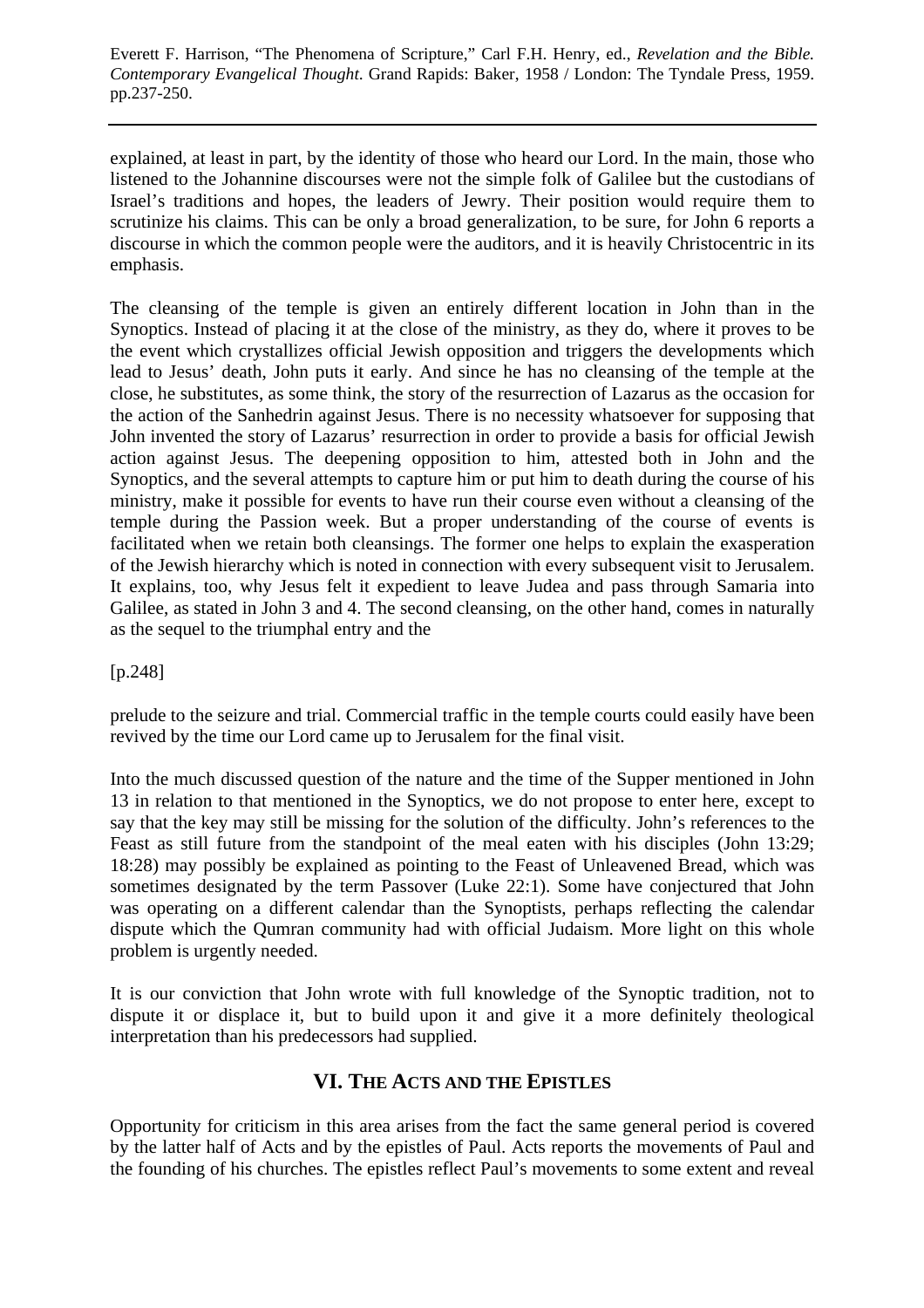his principles and methods. These writings are nearly all accepted as authentic in our time. But a less favorable verdict has often been passed on the book of Acts. A favorite testing point is the council of Jerusalem (Acts 15). Paul reports on his contacts with the Jerusalem church in his epistle to the Galatians, and includes an account of a visit to the holy city over the issue of circumcision as it affected Gentile converts (Gal. 2:1-10). In many ways his account differs from the report of Luke in Acts 15. Among other things, Luke makes much of the decree which was sent to the Gentile churches as a result of the conference. Paul is silent about this. Instead of jumping to radical conclusions about the unreliability of Luke, it is well to reflect how widely two men may differ in their interest even when they are ideologically attuned. Since Luke makes no mention of something very close to Paul's heart, the fund raised by him in his churches for the poor saints at Jerusalem, though he (Luke) gives a rather full report of the journey, including the listing of Paul's traveling companions, and since he has nothing to say about Paul's hope to visit Spain, though this was strongly in the apostle's mind and Luke must have known of it because of his close association with the apostle, it is then quite possible for him to emphasize a feature of the Jerusalem council, namely the decree, which did not bulk nearly as large in the thinking of Paul and therefore found no place in his letter to the Galatians.

[p.249]

#### **VII. ERROR IN SOURCES?**

We venture to embark on a delicate question which is involved in our general discussion. Does inspiration require that a Biblical writer should be preserved from error in the use of sources? Presumably when Stephen asserted that Abraham left Haran for Canaan after his father's death (Acts 7:4), he was following a type of Septuagintal text such as Philo used, for the latter has the same statement (*Migration of Abraham*, 177). The Hebrew text of Genesis will not permit this, since the figures given in Genesis 11:26, 32 and 12:4 demand that Terah continued to live for 60 years after Abraham left Haran. A similar approach may be made to the problem of Matthew's citation of Zechariah 11:12, 13 as though it were from Jeremiah (Matt. 27:9). No doubt other explanations are possible here, but we can understand that if this passage in Zechariah had already been associated with the name of Jeremiah in Jewish tradition, Matthew might readily fall into line with this practice. We are not affirming that this is a dogmatic requirement, but if the inductive study of the Bible reveals enough examples of this sort of thing to make the conclusion probable, then we shall have to hold the doctrine of inspiration in this light. We may have our own ideas as to how God should have inspired the Word, but it is more profitable to learn, if we can, how he has actually inspired it.

#### **VIII. ETHICAL HARMONY?**

To some minds the historical problems which tend to plague the defenders of inspiration are less important than the conflict in theological position which they find here and there in the Scriptures. A prime case is the contrary statement of II Samuel 24:1 and that of I Chronicles 21:1. The former passage states that the anger of the Lord was kindled against Israel and he incited David to number the people. This act brought divine retribution which the chapter describes. In Chronicles, on the other hand, it is stated that Satan rose up against Israel, inciting David to number Israel. Are we to think that the writer of Chronicles revolted against the idea that God would incite David to do something which would bring death to thousands of his subjects, so he changed his source to read Satan instead of God? This does not get us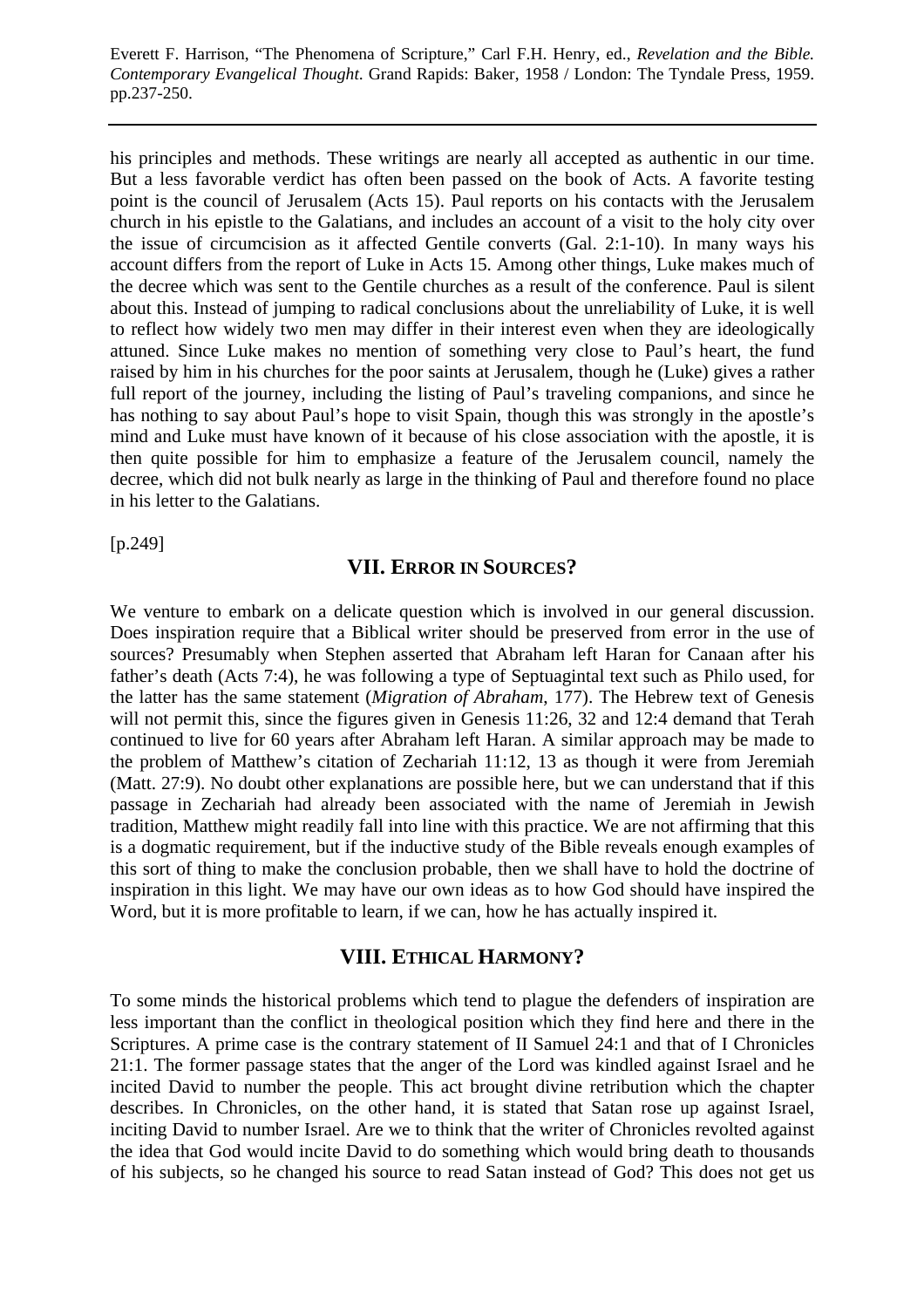very far. Surely the Chronicler held a sufficiently high view of God that he would grant the divine awareness that Satan was inciting David. In that case, should not judgment have fallen on Satan rather than on the people? It seems clear that underlying both accounts is the recognition of the sinfulness of the nation. This is definitely implied in II Samuel 24:1. A nation that would repudiate its king for the usurper Absalom, to mention only one of its blemishes, was not pleasing to God. It is difficult to see any basis here for the thought that God is made to appear a capriciously angry deity, and that the Chronicler tries to get God off the hook by ascribing the

 $[p.250]$ 

trouble to Satan. God often used Satan and evil influences to bring judgment upon those who had disobeyed him or turned against him (see I Kings 22:19-23).

Another tension point is the divergent treatment of faith and works in Paul and James. Can these be harmonized? James 2:24 contains the crux of the discussion. It sounds anti-Pauline if it is allowed to stand in isolation. But the preceding verse demonstrates that for James, as for Paul, there is a justification based on faith alone (cf. Rom. 4:3-5). The point James is making is that true faith involves a manifestation in works. Only as these are present can faith be adjudged genuine. In this Paul concurs (Gal. 5:6). It is not at all clear that James is attacking teaching known to emanate from Paul. Certainly in the James passage there is no reference to works of the law such as Paul rules out in connection with justification. To teach that Paul and James are irreconcilable is not only to fail from the standpoint of penetrating exegesis but also to question the integrity of the honored expositors of the Word who have wrestled with this problem throughout the long history of interpretation and have concluded that the two representations are not fundamentally opposed.

#### *Conclusion*

Unquestionably the Bible teaches its own inspiration. It is the Book of God. It does not require us to hold inerrancy, though this is a natural corollary of full inspiration. The phenomena which present difficulties are not to be dismissed or underrated. They have driven many sincere believers in the trustworthiness of the Bible as a spiritual guide to hold a modified position on the non-revelation material. Every man must be persuaded in his own mind. James Orr once wrote, "It remains the fact that the Bible, impartially interpreted and judged, is free from demonstrable error in its statements, and harmonious in its teachings, to a degree that of itself creates an irresistible impression of a supernatural factor in its origin" (*Revelation and Inspiration*, p. 216). In this statement all believers should be able to concur. It is possible that if our knowledge were greater, all seeming difficulties could be swept away.

On an occasion when he was interrogated with respect to a theological problem, Jesus replied, "Ye do err, not knowing the Scriptures" (Matt. 22:29). How striking it is that the one allusion to error by our Lord in the days of his flesh was not to something in the Scriptures but to failure to know them and interpret them aright.

[p.406]

A. B. Bruce, C. A. Briggs, L. J. Evans and H. P. Smith, *Inspiration and Inerrancy*. London: James Clarke, 1891.